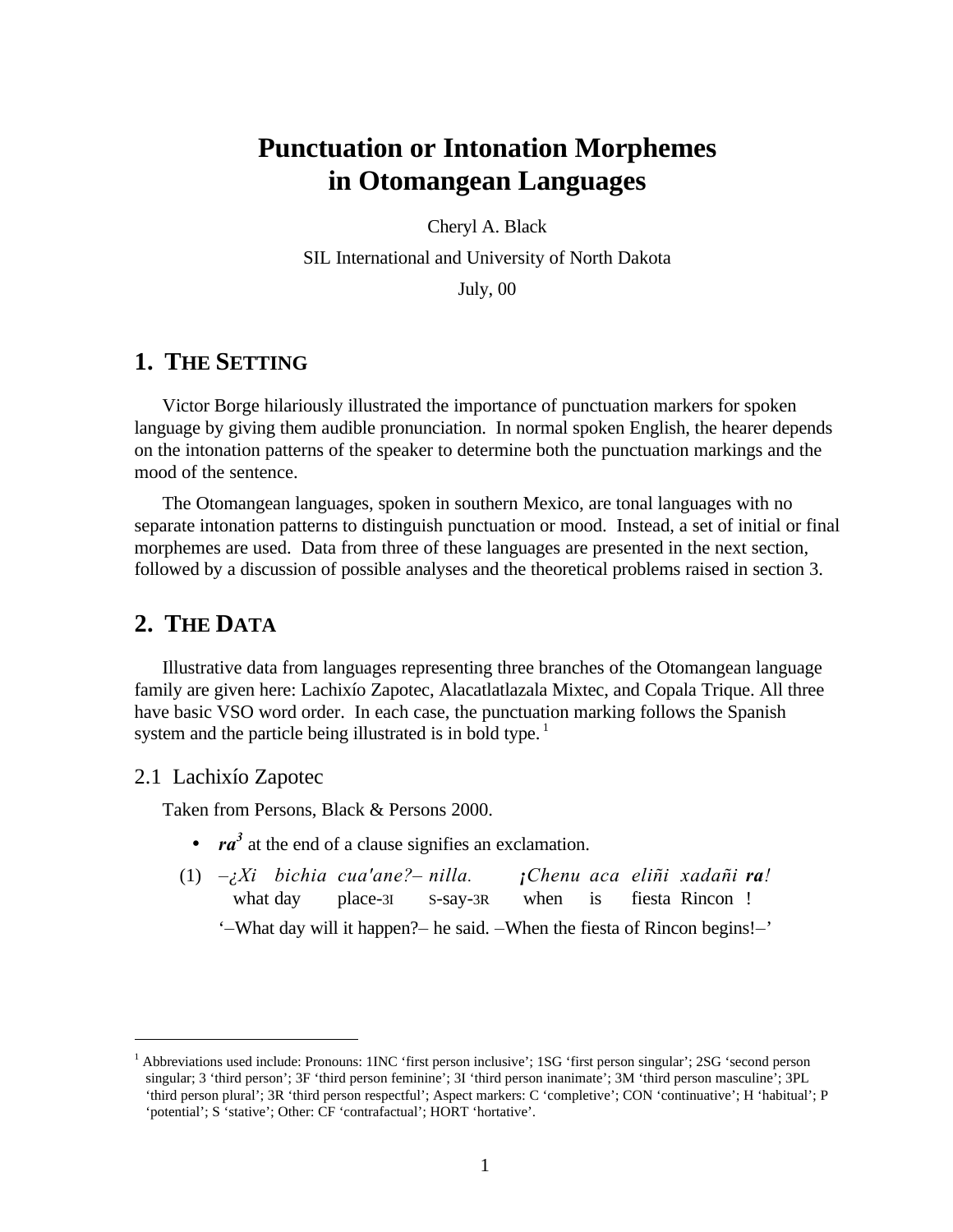- For a very strong exclamation,  $ri^2i^3$  is used in clause-final position.
- (2) *¡Neí'ca' le rii!* that's.right 2SG !! 'O! You're right!'
	- *la* is used at the end of a question expecting a 'yes' or 'no' answer.
- (3) *¿Ni arqui lálu la?* S-say heart more-2SG ? 'Would you like more?'
- A yes/no question simply requiring verification uses *a* at the beginning.
- (4) *¿A ri'ilu beya' xi uri'i xeyua?* ? H-do-2SG know what C-do uncle-1SG 'Do you know what my uncle made?'
- If the speaker is unsure, *xie'* is placed at the beginning of the sentence.

(5) *–¿Xie' la aca nu lu' uya lálu nu cha' lálu stucu?–* DOUBT no P-be and there C-go already-2SG and P-go already-2SG another-one *ninchu lu niyu.* S-say-3F face man

'*–*You didn't just go there and now you're going to go again?*–* she said to the man.'

- When the speaker expects a negative answer,  $\vec{r}$  is placed at the end. For example, an adult might say (6) to their child, expecting a negative response, such as 'No, don't go!'.
- (6) *Nzi'a che ri'.* H-go-1SG now EXPECTS.NEG 'I'm going now, is that all right with you?'

### 2.2 Alacatlatlazala Mixtec

Data provided by Lynn Anderson, p.c.

- *án* is used to begin all yes/no questions.
- (7) *Án kisa va'a ra síni yó'o?* ? C-do good 3M hat this/here 'Did he make this hat?'
	- *ni'* is used infrequently at the end of sentences to indicate doubt.
- (8) *Ná koto yó tá kixaa ra, ni'.* HORT P-look 1INC if P-arrive 3M DOUBT 'Let's see if he comes or not (but I doubt it).'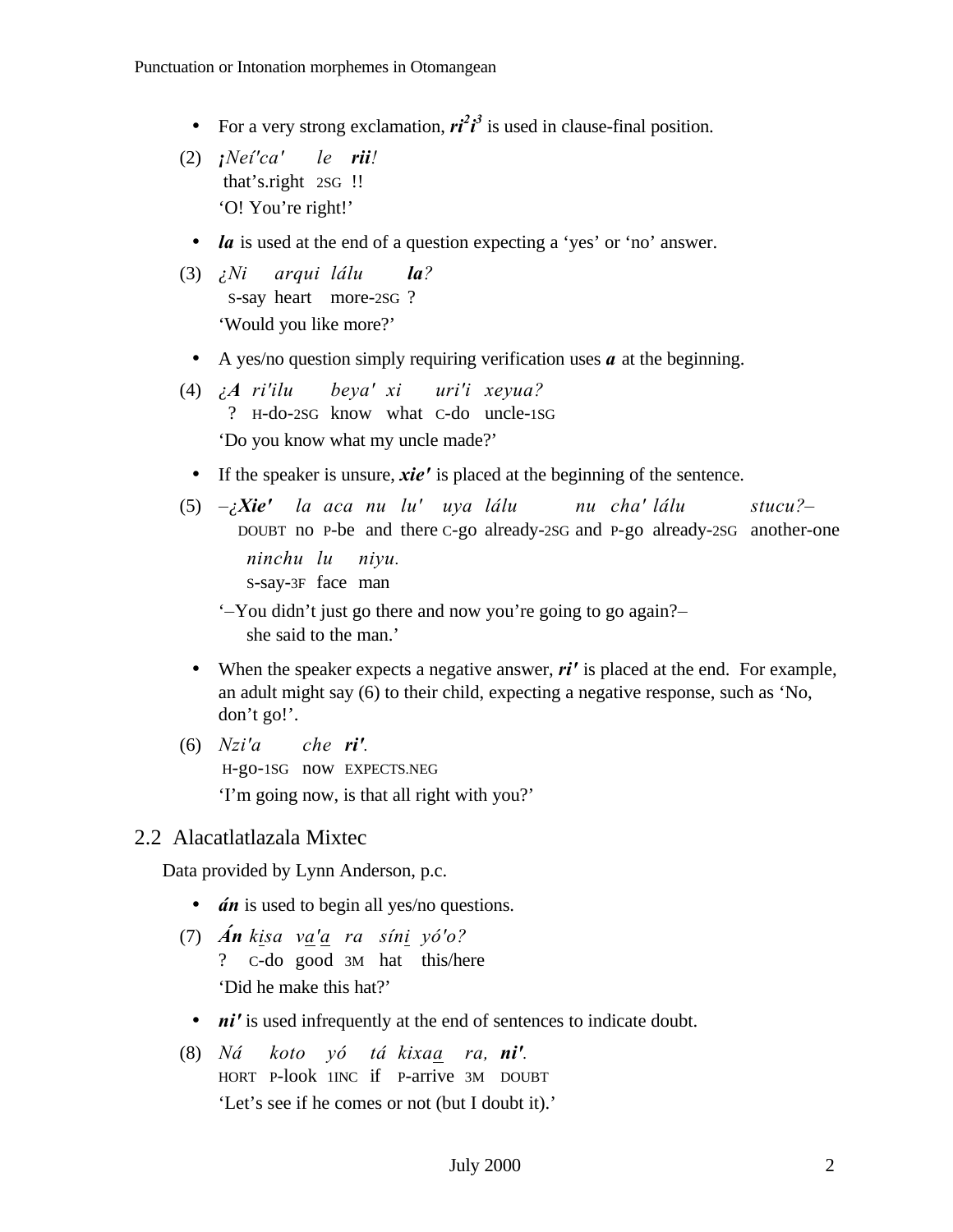- *ra* means the speaker is insistent or urgently wants a response.
- (9) *Nana! Nana, ra!* mother mother URGENT 'Mother, mother, come NOW!'
	- *che* indicates hearsay.
- (10) *Kondoo na inka kivi, che.* P-stay 3PL other day HEARSAY 'They'll stay another day, they say (or someone says).'
	- *nikúu* is contrafactual, used with both positive and negative main clauses.
- (11) *Kóni ra no'o ra koni, nikúu.* CON-want 3M P-go-home 3M yesterday CF 'He wanted to go home yesterday, but he didn't.'
	- *kánva'a*, which may be more like an interjection, indicates amazement.
- (12) *Yuku kúu takaa, kánva'a!?* who CON-be man-that AMAZE 'Who in the world is that man?'

### 2.3 Copala Trique

Copala Trique has many such punctuation or mood markers, all of which occur in final position. Some are exemplified here, taken from Hollenbach (1995).

- $\bullet$   $a^{32}$  is used at the end of a declarative sentence, functioning like a period.
- (13) *Ca'anj*<sup>32</sup> *Migueé<sup>4</sup>*  $a^{32}$ . C-go Michael **.** 'Michael went.'
	- *á*<sup>4</sup> indicates persuasion and is used in answer to a question expressing doubt and also in imperatives.
- (14) *Ca'anj*<sup>32</sup> *Migueé<sup>4</sup>* **á<sup>4</sup>**. C-go Michael **!!** 'Yes, Michael did go.'
	- *ei*<sup>32</sup> is one of the markers for expressing emphasis.
- (15) *Ca'anj*<sup>32</sup> *Migueé<sup>4</sup> ei*<sup>32</sup>.

C-go Michael **!** 'Yes, Michael **did** go.'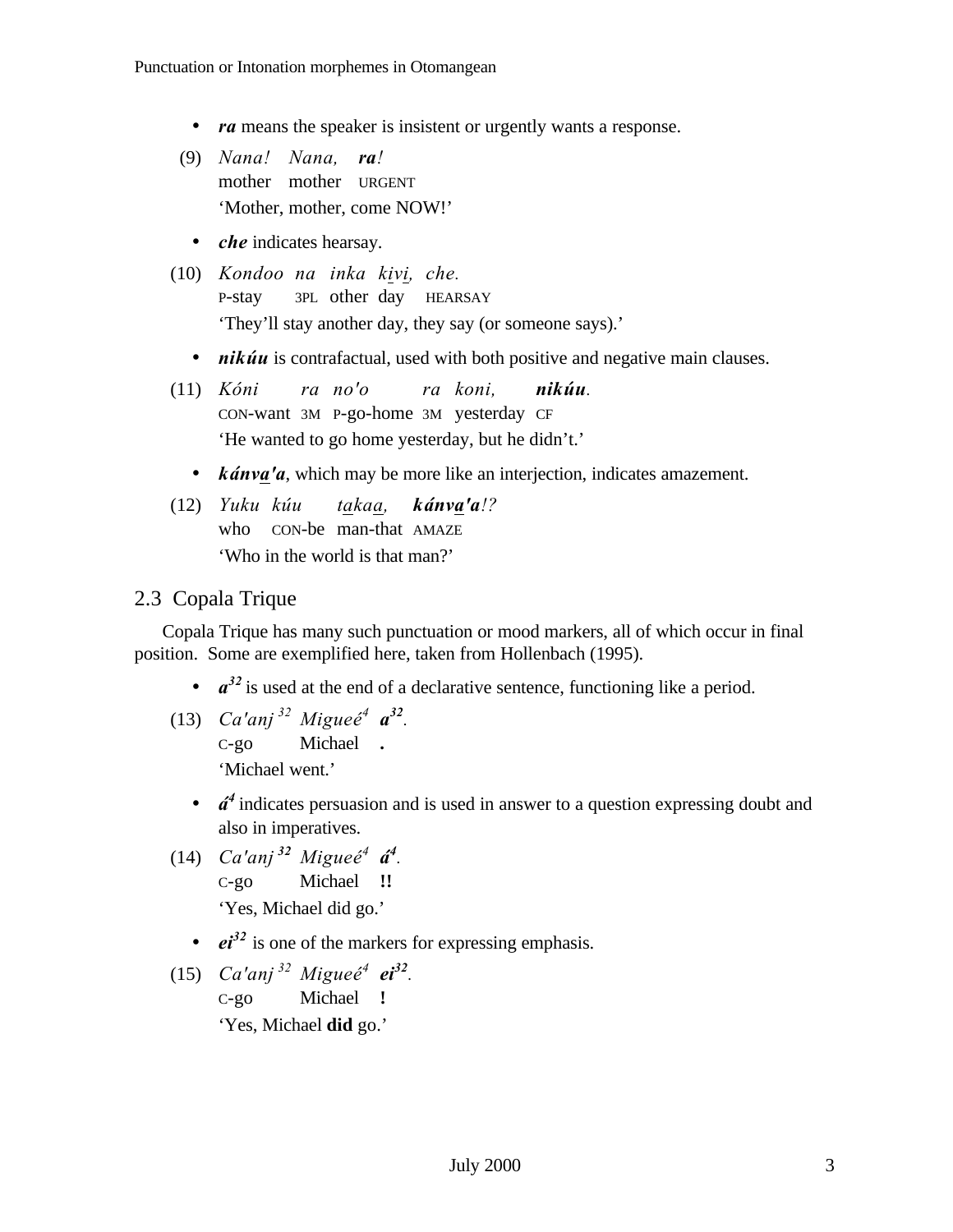- $r\bar{a}^{\prime 2}$  indicates hearsay.
- $(16)$  *Ca'anj*<sup>32</sup> *Migueé<sup>4</sup> rā'*<sup>2</sup>. C-go Michael **"** 'Michael went, they say.'
	- *ma'<sup>3</sup>* is used in negative sentences in conjunction with the normal negative adverbials  $ne^3$  or  $s\bar{e}^2$ .
- (17)  $Ne^3$   $ca'm\bar{u}^2$   $Migue\acute{e}^4$   $ma'^3$ . no C-speak Michael **–** 'Michael did not speak.'
	- For yes/no questions, *na'<sup>3</sup>*occurs in final position.
- (18)  $Ca'anj^{32} Migueé<sup>4</sup> na'<sup>3</sup>$ . C-go Michael **?** 'Did Michael go?'
	- Content questions have a fronted *wh*-word and  $g\bar{a}^2$  final.
- $(19)$   $D\bar{a}j^{l}$   $vaa^{32}$   $yatzij^{5}$   $g\bar{a}^{2}$ . how exist clothes **?** 'How are the clothes?'
	- Finally,  $\mathbf{r} \mathbf{o'}^3$  acts like a comma, occurring after themes and between comparatives.
- (20) *Tanuu*<sup>3</sup> **ro'**<sup>3</sup>, ca'anj<sup>32</sup> so'<sup>3</sup> Ya<sup>3</sup>cu $\bar{e}e^2$  **a**<sup>32</sup>. soldier **,** C-go 3 Oaxaca **.** 'As for the soldier, he went to Oaxaca.'

## **3. THE ANALYTICAL ISSUES**

The analysis of these punctuation morphemes is unclear. The initial assumption would be that they are heads, such as  $C^0$ . This works well for the case of the initial markers, but not for the final ones, since these languages are strictly VSO with all heads initial. The hypothesis that they are simply adjoined to the clause is problematic because at least some of the markers may occur in embedded clauses which are selected by a higher predicate.

So are these morphemes (other than perhaps the initial yes/no question marker) part of the syntax at all? There is quite a body of literature on the relationship between prosodic structure and syntactic structure: for examples see Selkirk (1978, 1984, 1986), Nespor & Vogel (1986), Hayes (1989), and the articles in Inkelas & Zec (1990). Selkirk (1986) proposes an edgebased theory for mapping S-structure into prosodic structure which allows reference to an edge of an X'-constituent. This is extended by Hale & Selkirk (1987) for Papago to include reference to the government relation, and by Aissen (1992), following their lead, for the Mayan languages. Aissen (1992:57) claims that the algorithm for determining Intonational Phrase boundaries in Tzotzil maps the right edge of an ungoverned X*max* to the right edge of an